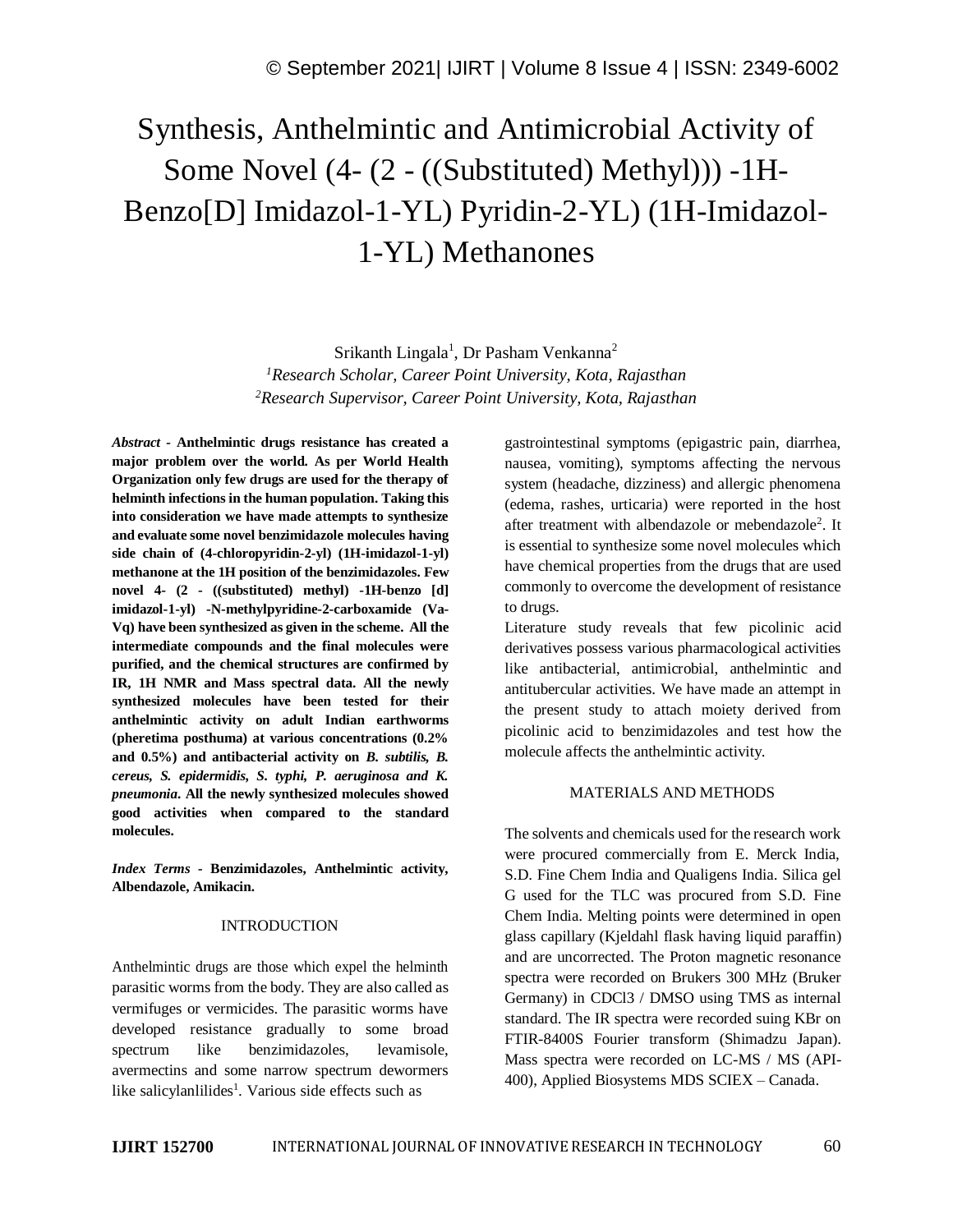# **SCHEME**



Reagents: (a) 4N HCl; (b) anhydrous K<sub>2</sub>CO<sub>3</sub>, dir hyl am s), dry ac (c) t-BuOK, DMF, anhydrous K<sub>2</sub>CO<sub>3</sub>, (4-chloropyridin-2-yl)(1H-imidazol-1-yl)n

## EXPERIMENTAL

Synthesis of 2-(chloromethyl)-1Hbenzo[d]imidazole (III)

A round bottom flask was taken and ophenylenediamine (0.03mol), 36 ml of 4N Hydrochloric acid and chloroacetic acid (0.03mol) was added and heated the solution under reflux for 3hrs. Further cooled the solution in ice bath made it alkaline by addition of dilute ammonia<sup>3,4</sup>. The product that was formed was filtered, dried and was recrystallized by use of suitable solvents. M.P.: 140°C, Yield: 80%.

Synthesis of  $(1H$ -benzo[d]imidazol-2-yl)-N,Ndimethylmethanamine (IV)

A flat bottom flask was taken and 2-(chloromethyl)- 1H- benzo[d]imidazole(III) (0.005mol) was added to

suspension of different secondary amines (dimethyl amine)(0.005mol and anhydrous potassium carbonate (0.005mol) in 15 ml of dry acetone. At room temperature the reaction mixture was stirred for about 6-8hrs and evaporated the remaining acetone. To the residue distilled water was added to give precipitate that was filtered and then washed with water and then recrystallized with suitable solvent<sup>5,6</sup>. The compounds were checked for purity by TLC and spectral data. M.P.:160°C, Yield: 68%. IR(KBr)(in cm<sup>-1</sup>) at : 3075 (N-H str), 3155 (Ar-H str), 1650-1540 (C=C and C=N str). H<sup>1</sup> NMR(DMSO-*d6*):(δ,ppm) 5.2, (s, 1H, NH), 8.1-7.2 (m, 4H, Ar-H), 3.4(s, 2H, -CH2-), 2.3 (s, 6H, -  $N(CH_3)_2$ ). EI-MS:  $m/z$  175 (M<sup>+</sup>) and an M+1 peak at 176.

Synthesis of (4-(2-((dimethylamino)methyl)-1Hbenzo[d]imidazol-1-yl)pyridine-2-yl)(1H-imidazol-1-yl)methanone  $(Va - Vq)$ :

A flat bottom flask was taken and a solution of different compounds of IV(0.005mol) in anhydrous N,N-dimethylformamide and treated with potassium tert-butoxide and the resultant reddish-brown mixture was stirred for 2hrs at room temperature. The contents of the flask were then treated with (4-chloropyridin-2-yl) (1H-imidazol-1-yl)methanone(0.005mol) and potassium carbonate and then it was heated to  $80^{\circ}$ C for 6hrs. The final mixture was cooled to room temperature and then poured into ethyl acetate<sup>7,8</sup>. The organic extracts were combined and washed with brine, dried over sodium sulfate and concentrated to give the (4-(2-((dimethylamino)methyl)-1H- benzo[d] imidazol-1-yl)pyridine-2-yl) (1H-imidazol- 1-yl) methanone. M.P. 210 $\textdegree$ C. Yield: 61%. IR(KBr)(incm<sup>-1</sup>) at3122 (Ar-H str), 1600-1510 (C=C and C=N str), 1239 (C-N), 1662 (C=O), 745(C-Cl). H<sup>1</sup> NMR(DMSO-*d6*):(δ,ppm): 9.4-7.2(m, 10H, Ar-H), 3.8(s, 2H, -CH<sub>2</sub>-), 2.5(s, 6H, -N(NH<sub>3</sub>)<sub>2</sub>). EI-MS:  $m/z =$ M+1 peak at 347.2. The physical data of the newly prepared molecules is given in Table-1

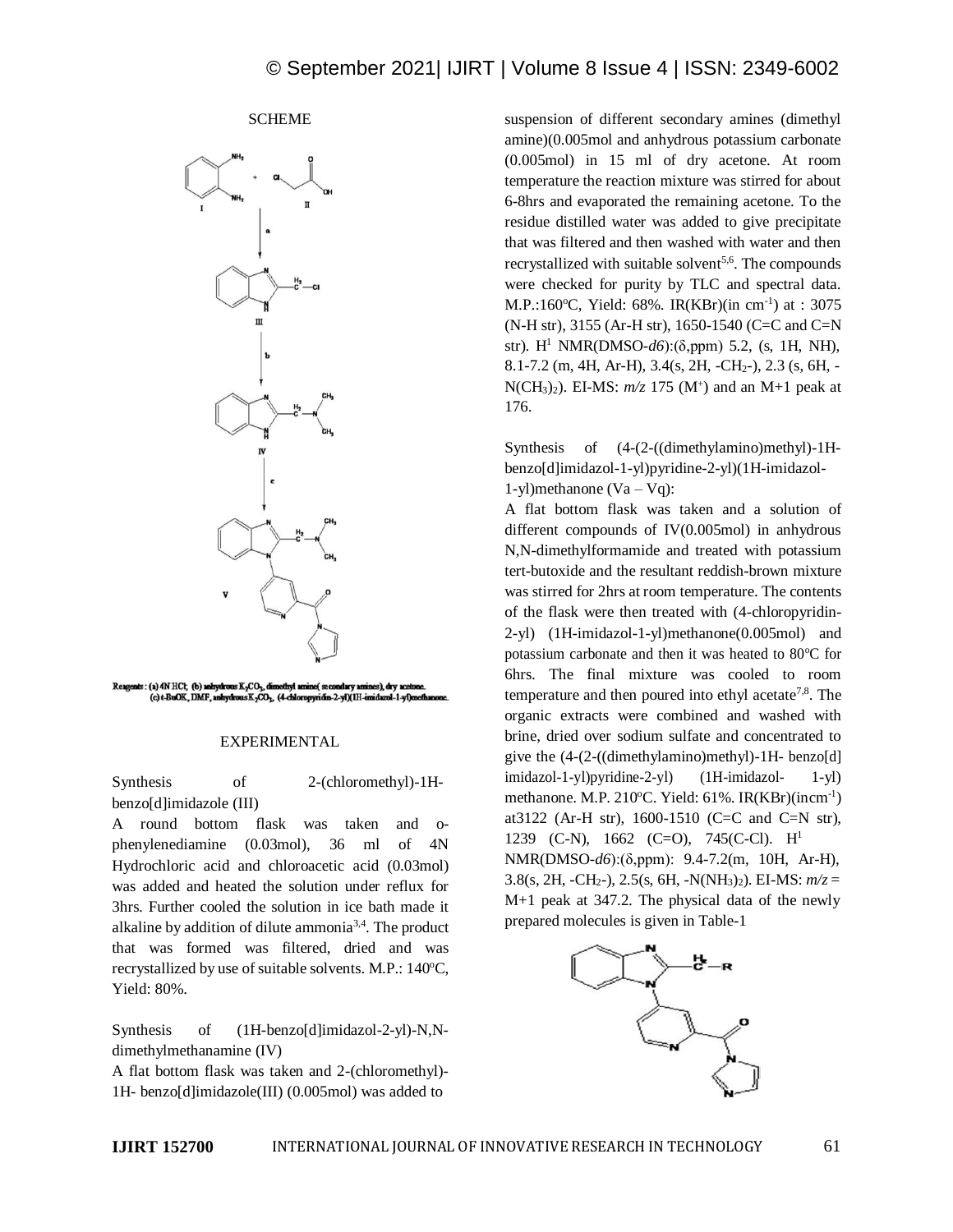| S.No                        | Comp        | $-R$                                                                | Mol. Formula                                                   | M.P. (°C) | % Yield |
|-----------------------------|-------------|---------------------------------------------------------------------|----------------------------------------------------------------|-----------|---------|
| $\mathbf{1}$                | Va          | CH <sub>3</sub><br>N<br>$\frac{\overline{CH}_3}{\overline{C}_2H_5}$ | $\mathrm{C}_{19} \, \mathrm{H}_{18} \mathrm{N}_{6} \mathrm{O}$ | 210       | 61      |
| $\sqrt{2}$                  | Vb          | $C_2H_5$                                                            | $\rm{C_{21}}$ $\rm{H_{22}N_6O}$                                | 195       | $70\,$  |
| $\boldsymbol{\mathfrak{Z}}$ | $\rm Vc$    | $C_2H_5$<br>$C_3H_7$                                                | $\rm{C}_{22}$ $\rm{H}_{24}N_6O$                                | 230       | 66      |
| $\overline{4}$              | Vd          |                                                                     | $C_{29} H_{22}N_6O$                                            | 235       | 58      |
| $\sqrt{5}$                  | $\rm{Ve}$   |                                                                     | $C_{29}$ $H_{34}N_6O$                                          | 225       | 59      |
| $\sqrt{6}$                  | Vf          |                                                                     | $\rm{C}_{22}$ $\rm{H}_{22}N_{6}O$                              | 180       | 68      |
| $\boldsymbol{7}$            | ${\rm Vg}$  | $\overline{\phantom{a}}$ CH <sub>3</sub>                            | $\rm{C}_{22}$ $\rm{H}_{23}N_7O$                                | 226       | $58\,$  |
| $\,8$                       | ${\rm Vh}$  |                                                                     | $\rm{C}_{23}$ $\rm{H}_{17}N_{5}OS$                             | 240       | 63      |
| $\overline{9}$              | Vi          | COCH <sub>3</sub>                                                   | $\rm{C}_{25}~\rm{H}_{20}N_6O_2$                                | $208\,$   | $62\,$  |
| $10\,$                      | Vj          | $\overline{\phantom{0}}^{\circ}$<br>N                               | $\rm{C}_{22}$ $\rm{H}_{20}N_6O_2$                              | 180       | $60\,$  |
| $11\,$                      | $\rm{Vk}$   | Ο                                                                   | $\rm{C}_{21}$ $\rm{H}_{20}N_6O_2$                              | 175       | 66      |
| $12\,$                      | $\mbox{VI}$ | CH <sub>3</sub>                                                     | $\rm{C}_{24}$ $\rm{H}_{20}N_6O$                                | $220\,$   | 63      |
| 13                          | $\rm Vm$    | COCH <sub>3</sub>                                                   | $\rm{C}_{23}$ $\rm{H}_{23}N_7O_2$                              | $228\,$   | $73\,$  |

Table -1 The Physical data of newly synthesized molecules  $(Va - Vq)$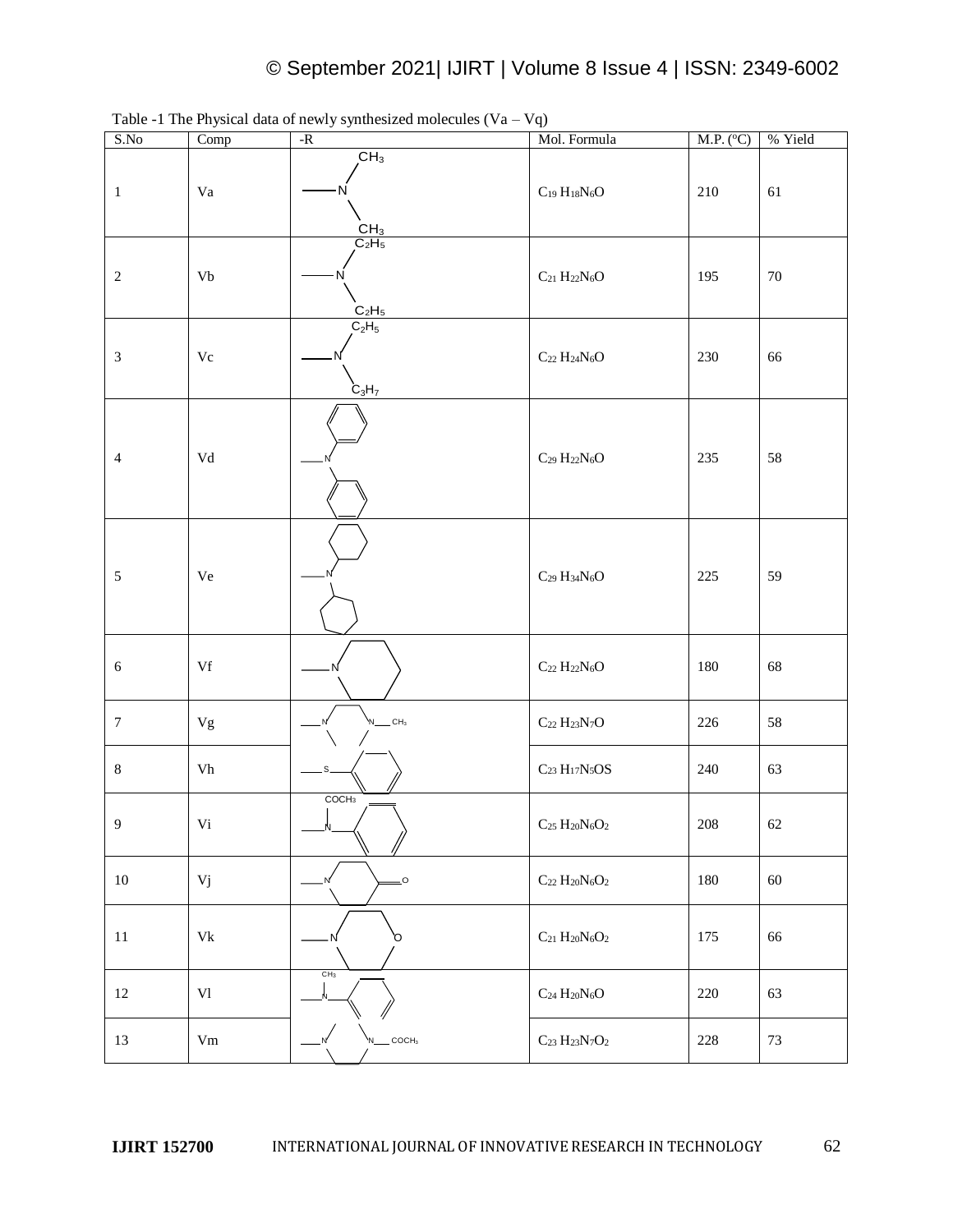| 14 | Vn |                             | $\mathrm{C}_{20}$ $\mathrm{H}_{15}\mathrm{N}_{7}\mathrm{O}$ | 190 | 58 |
|----|----|-----------------------------|-------------------------------------------------------------|-----|----|
| 15 | Vo | CH <sub>3</sub><br>$\leq$ N | $\rm{C_{21}}$ $\rm{H_{17}N_{7}O}$                           | 221 | 60 |
| 16 | Vp |                             | $\rm{C}_{21}$ $\rm{H}_{20}N_{6}O$                           | 200 | 60 |
| 17 | Vq |                             | $C_{21}$ $H_{16}N_6O$                                       | 196 | 65 |

## BIOLOGICAL ACTIVITY

# ANTIBACTERIAL ACTIVITY

The antibacterial activity of the newly synthesized molecules was determined by slightly modified cup method<sup>9,10,11</sup>. Muller Hington agar was used for the growth of the bacterial strains (*B. subtilis* (MTCC 121), *B. cereus* (ATCC 14579), *S. epidermidis* (ATCC 25923), *S. typhi* (MTCC 733), *P. aeruginosa* (MTCC 741) and *K. pneumoniae* (ATCC 29212). Transmittance (T) of 75 to 77% at 530nm was obtained by suspending the organisms in normal saline

solution, equal to 106 CFU/ml. All the molecules under activity were dissolved in DMSO at a concentration of 2mg/ml. 20µl of microbial suspension was inoculated into each plate. Each cup was added with 100 µl of test compounds. The bacteria containing plates were incubated at  $37^{\circ}$ C for 24hrs. The growth inhibition zone of the positive antimicrobial activity was read and compared with the solvent used as negative control. Amikacin was used as standard drug. The antimicrobial activity of the newly synthesized molecules is given in Table 2

Table 2 : Antibacterial activity of newly synthesized molecules  $(Va - Vq)$ 

|                     | Zone of inhibition (mm) |                                       |                          |         |                          |                          |
|---------------------|-------------------------|---------------------------------------|--------------------------|---------|--------------------------|--------------------------|
| Comp.               | <b>B</b> .subtilis      | B.cereus                              | S.epidermidis            | S.typhi | P.aeruginosa             | K.pneumoniae             |
| Va                  | 10                      | 14.2                                  | 13.6                     | 14.1    | 13                       | 9.6                      |
| Vb                  | 8                       | 16                                    | 12                       | 16      | 15                       | 9.5                      |
| Vc                  | 12                      | 18                                    | 16                       | 13      | 14                       | 9.5                      |
| Vd                  | 8.2                     | 12                                    | 9.5                      | 8.4     | 8.6                      | 8.2                      |
| Ve                  | 8.5                     | 16.4                                  | 12.6                     | 15      | 15.4                     | 9.8                      |
| Vf                  | 6                       | 8                                     | 12                       | 8       | 11                       | 7.8                      |
| Vg                  | 12                      | 12                                    | 12.2                     | 12      | 12.4                     | 10                       |
| V <sub>h</sub>      | 10                      | 16                                    | 11                       | 14      | 14                       | 11                       |
| Vi                  | 10.4                    | 13.5                                  | 14                       | 10.4    | 16.2                     | 10.2                     |
| $\overline{Vj}$     | 7                       | 11                                    | 9                        | 12.1    | 10.4                     | 8.8                      |
| Vk                  | 15.5                    | 16.8                                  | 17.8                     | 17.2    | 17.6                     | 11                       |
| V1                  | 8                       | 11.5                                  | 12                       | 7       | 9                        | 9                        |
| Vm                  | 10                      | 8                                     | 8                        | 7.5     | 11                       | $\overline{8}$           |
| Vn                  | 14.5                    | 15.2                                  | 18                       | 17.4    | 18.2                     | 12                       |
| Vo                  | 12                      | 18                                    | 16                       | 13      | 14                       | 9.5                      |
| Vp                  | 10                      | 8                                     | 11.2                     | 13      | 13                       | 8.5                      |
| Vq                  | 13                      | 17                                    | 16                       | 13      | 15                       | 9.5                      |
| Negative Ctrl.      | $-$                     | $\hspace{0.05cm}$ – $\hspace{0.05cm}$ | $\overline{\phantom{a}}$ | --      | $\overline{\phantom{a}}$ | $\overline{\phantom{a}}$ |
| Standard (Amikacin) | 22                      | 19                                    | 20                       | 22      | 20                       | 18                       |

*- No activity, Negative control - DMSO*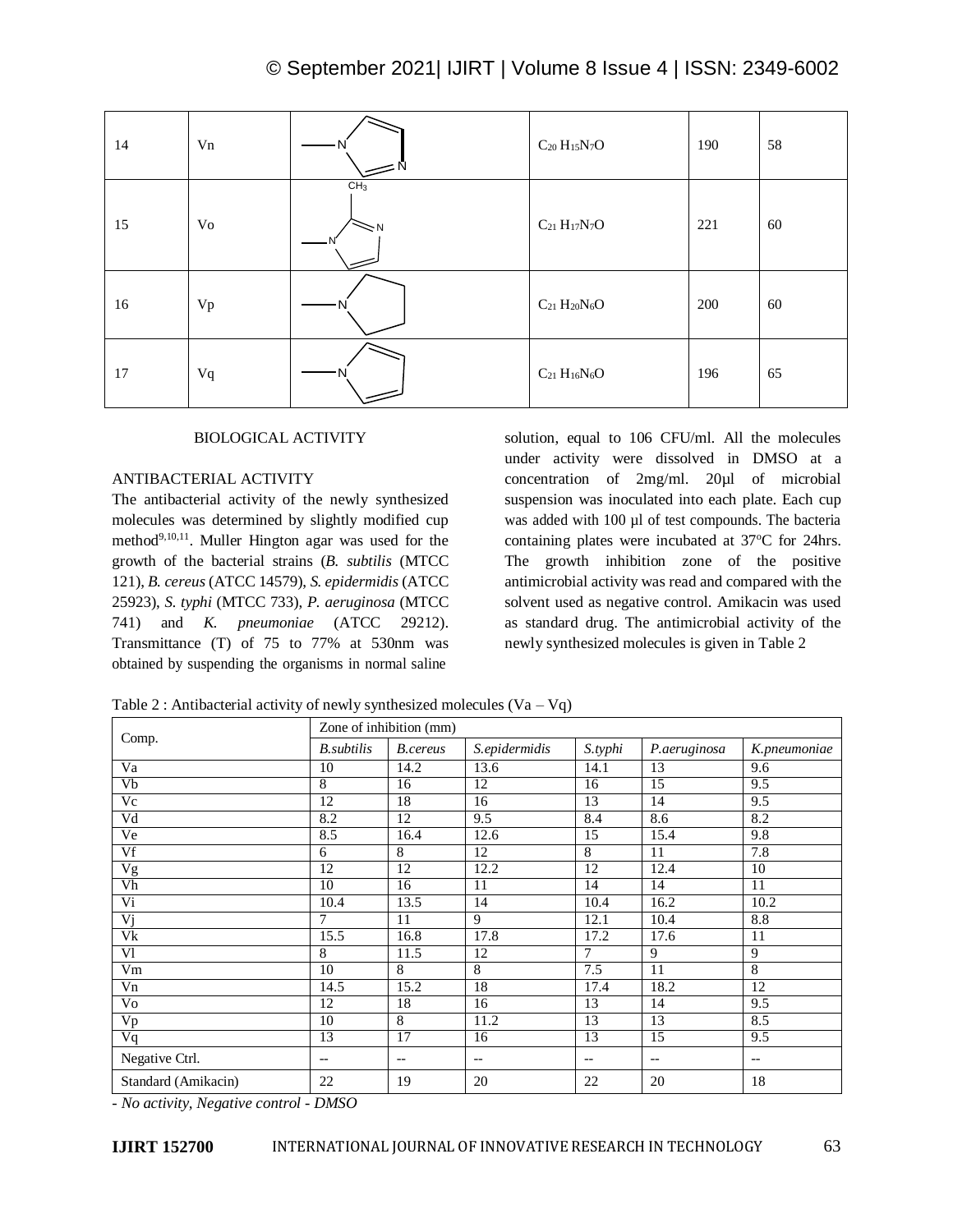# ANTHELMINTIC ACTIVITY

The earthworms (Indian – *pheretima posthuma)* were used for the anthelmintic activity study. They were washed by normal saline and removed the fecal matter. The earthworms of 4-5cm in length and 0.1-0.2cm of width have been used for the experimental activity<sup>12</sup>. The earthworms of same size have been selected randomly for the experiment. They had been acclimatized for the conditions of the laboratory before to the experiment. The earthworms had been divided into 4 groups and each group having 6

earthworms. Albendazole used as standard was diluted with normal saline to give 0.2%w/v and 0.5%w/v and poured into the petridishes. The newly prepared molecules were taken in minimal quantity of DMSO and diluted to give two concentrations of 0.2%w/v and 0.5%w/v of each molecule. The normal saline solution acted as negative control. 6 earthworms of almost equal size, taken and placed in petridishes for each concentration at room temperature. Time taken for complete paralysis and death was recorded. For each sample the average time for paralysis and lethal time had been calculated<sup>13,14</sup>.

Table 3: Anthelmintic activity of newly synthesized molecules  $(Va - Vq)$ 

|                         | $\sim$ $\sim$<br>Time for paralysis(min) |                          | Time for $\overline{death(min)}$ |                          |  |
|-------------------------|------------------------------------------|--------------------------|----------------------------------|--------------------------|--|
| Comp.                   | % of Concentration                       |                          | % of Concentration               |                          |  |
|                         | 0.2%                                     | 0.5%                     | 0.2%                             | 0.5%                     |  |
| Va                      | 8:40                                     | 6:20                     | 19:20                            | 11:00                    |  |
| Vb                      | 4:20                                     | 3                        | 10:15                            | 8:10                     |  |
| Vc                      | 12:45                                    | 7:40                     | 21:0                             | 18:30                    |  |
| Vd                      | 23:10                                    | 16:50                    | 31:05                            | 26:55                    |  |
| Ve                      | 38:05                                    | 22:58                    | 56:20                            | 31:04                    |  |
| Vf                      | 18:06                                    | 10:45                    | 24:35                            | 18:10                    |  |
| $_{\rm Vg}$             | 8                                        | 6:09                     | 21:10                            | 15:05                    |  |
| $\operatorname{Vh}$     | 5:0                                      | 3:30                     | 16:45                            | 12:40                    |  |
| Vi                      | 6:05                                     | 3:02                     | 18:25                            | 9:25                     |  |
| Vj                      | 11:46                                    | 8:20                     | 22:50                            | 13:08                    |  |
| Vk                      | 0:30                                     | 0:25                     | 4:20                             | 2:30                     |  |
| Vl                      | 5:08                                     | 3:45                     | 17:30                            | 9:20                     |  |
| Vm                      | 0:50                                     | 0:40                     | 7:05                             | 3:40                     |  |
| Vn                      | 3:10                                     | 2:08                     | 12:05                            | 9:35                     |  |
| Vo                      | 11:12                                    | 9:25                     | 17:05                            | 14:08                    |  |
| Vp                      | 2:09                                     | 1:48                     | 8:20                             | 4:55                     |  |
| Vq                      | 15:06                                    | 9:45                     | 26:35                            | 16:10                    |  |
| <b>Negative Control</b> | $\overline{\phantom{a}}$                 | $\overline{\phantom{a}}$ | $- -$                            | $\overline{\phantom{a}}$ |  |
| Standard (Albendazole)  | 0:25                                     | 0:18                     | 0:31                             | 0:29                     |  |

*- No activity, Negative control - DMSO*

# RESULTS AND DISCUSSIONS

It was observed that all the molecules antibacterial activity on screening against all the organisms that were used as given in table2. Molecules Vn, Vk, Vc, Vq and Va showed good activity on both Gram positive and Gram-negative bacteria. Highest zone of inhibition of 18.2mm was shown by molecule Vn on *P.aeruginosa*. Good activity was shown by the molecules Vc, Ve and Vg and moderate activity was seen against all the organisms by the Va, Vh, Vi and

Vo molecules. Good activity was seen against *B.cereus, S.epidermidis, S.typhi*, *P.aeruginosa* and *K.pneumoniae* by molecule Vn and good activity was seen against *B.cereus* by molecules Vc and Vo. Among all the molecules Vf and Vj had showed low activity. But none of the molecule showed a comparative activity to that of Amikacin.

The table3 gives the anthelmintic activity shown by the molecules on earthworms. High activity was shown by molecules Vk and Vm among all the newly synthesized molecules. Good activity was shown by Vb, Vh, Vl, Vn and Vp and moderate activity by Va,